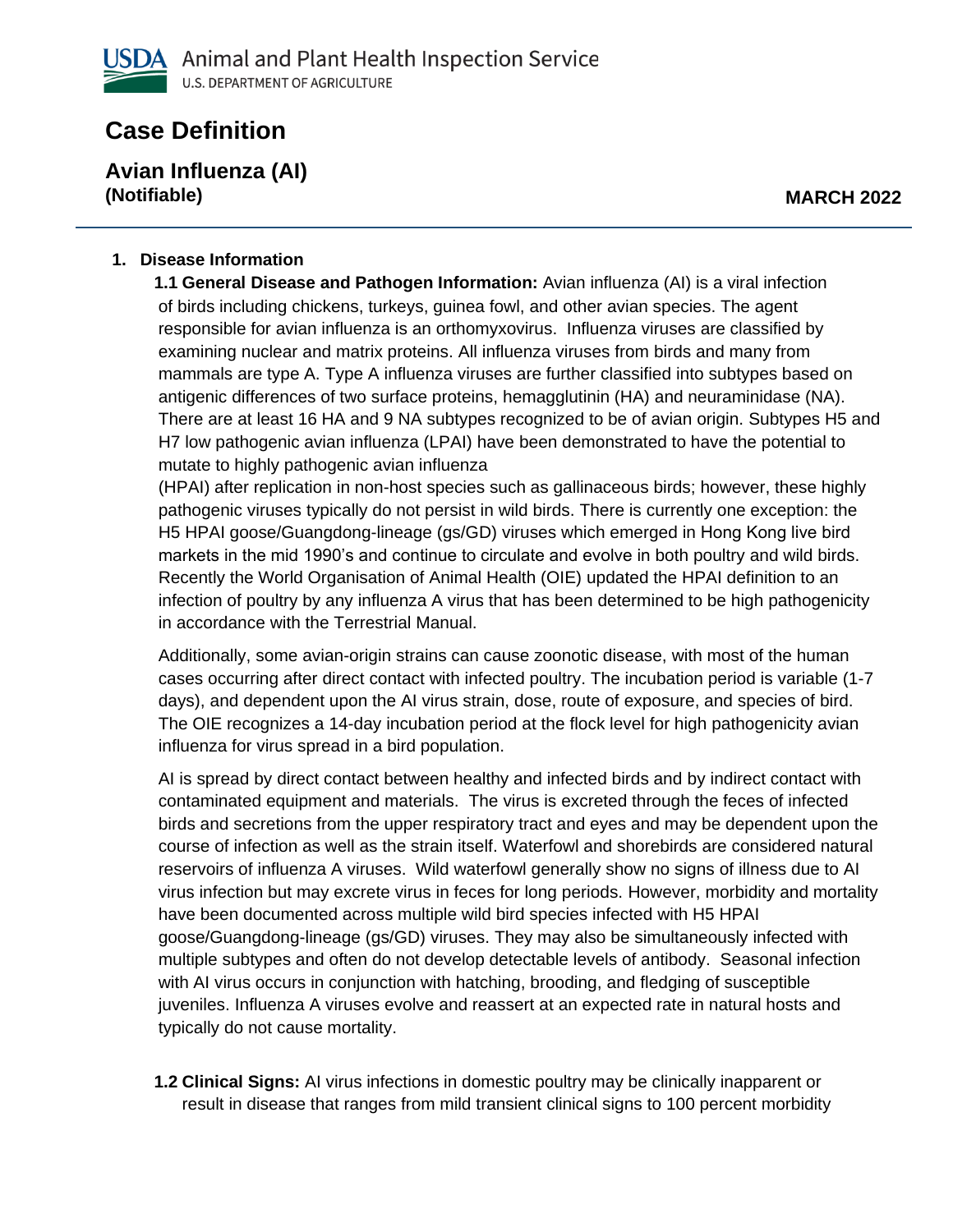

and/or mortality, depending on strain virulence. Factors such as genetics, nutrition, and co-infection with other pathogens can also affect clinical outcome. When seen, clinical signs can include respiratory, enteric, cardiovascular, or reproductive (e.g., decreased egg production).

- **1.2.1** LPAI H5/H7*:* Often cause either mild or no disease signs, but may cause increased mortality, decreased feed consumption, respiratory signs (e.g., nasal discharge, sneezing), and decreased egg production.
- **1.2.2** HPAI:Usually associated with sudden and increased morbidity and mortality along with significant drops in feed and water intake. Swelling and purple discoloration of the combs or wattles, and hemorrhages on the unfeathered parts of legs and feet, as well as neurologic signs may be seen.

## **2. Laboratory Criteria**

Subclinical infections identified through active laboratory surveillance or clinical cases with compatible clinical signs and pathologic lesions in a susceptible species are evaluated using laboratory criteria for HPAI and LPAI H5/H7 defined by one or more of the following diagnostic strategies:

## **2.1 Agent Isolation and Identification:** Detect presence of influenza A virus by:

- **2.1.1** Antigen capture immunoassays (ACIA): collect tracheal/oropharyngeal and/or cloacal swab samples from clinically ill or dead birds*.* ACIA (test kits approved by APHIS) are for flock level testing; the ability to detect low levels of infection is enhanced by testing multiple samples. Molecular confirmation of positive results is required; negative results with clinical signs require confirmatory diagnostics as indicated in VS Guidance 12001, "Policy for the Investigation of Potential Foreign Animal Disease/Emerging Disease Incidents (FAD/EDI)." Samples will be forwarded to USDA's National Veterinary Services Laboratories (NVSL) to determine subtype and pathotype.
- **2.1.2** Direct RNA detection: Real-time reverse transcriptase polymerase chain reaction (rRT-PCR) using NVSL-approved molecular assays for influenza A and H5/H7 subtypes, WITH molecular determination of subtype and pathotype direct from swab sample by Sanger sequence methods, OR virus isolation with antigenic and/or molecular characterization.
- **2.1.3** Virus isolation and identification: Preferred specimens for virus isolation include tracheal/oropharyngeal and cloacal swabs, or fresh feces from live or dead birds, or samples from organs pooled by system (e.g., respiratory-trachea, lungs, air sacs; enteric-intestine, spleen, kidney, liver; reproductive) from dead birds. Isolated virus is characterized by sequencing methods and in vivo testing where indicated.
- **2.1.4** Assumptions: Influenza virus may be detected within 48 hours post-infection (HPAI within 24 hours post-infection) by rRT-PCR or by virus isolation, and 1-5 days post-infection by antigen capture enzyme immunoassay, when virus is shed at moderate to high rates. Oropharyngeal/tracheal specimens are generally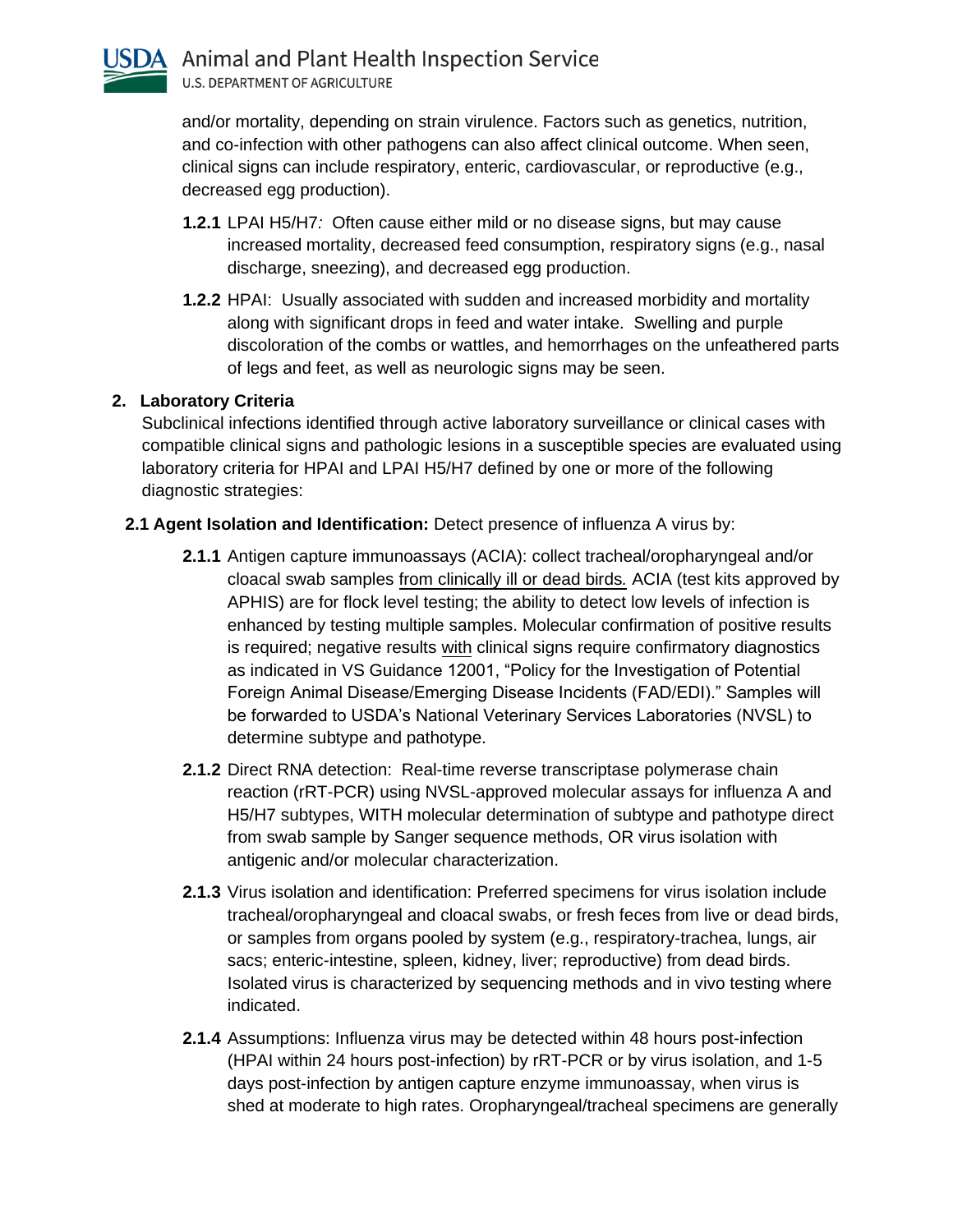

preferred for poultry because virus is typically shed at higher titers via the respiratory route, especially during the early phase of infection<sup>1</sup>. For poultry, all sudden and unexplained spikes in mortality should be investigated.

- **2.2 Agent Characterization:** Strain virulence evaluation:
	- **2.2.1** Determination of the amino acid sequence at the hemagglutinin cleavage site to identify viruses that have the capacity to become highly pathogenic with or without elevated mortality in *in vivo* assays (see 2.2.2).
	- **2.2.2** Viruses with an intravenous pathogenicity index (IVPI) greater than 1.2, or that cause at least 75 percent mortality within 10 days in 4- to 8-week-old chickens infected intravenously, are classified as HPAI.
	- **2.2.3** If H5 or H7 subtypes do not meet the criteria for HPAI, they are classified as H5/H7 LPAI.
- **2.3 Serology:** Demonstration of influenza A antibody by:
	- **2.3.1** Agar gel immunodiffusion (AGID) or USDA-licensed influenza A enzyme-linked immunosorbent assay (ELISA); and
	- **2.3.2** Confirmation of antibody to H5 or H7 by hemagglutination inhibition (HI).

## **3. Case Definition and Reporting Criteria**

#### **3.1 Suspect Case:**

- **3.1.1** Illness compatible with H5/H7 AI infection; **OR**
- **3.1.2** Detection of antibodies to influenza A that cannot be explained by vaccination<sup>2</sup>, as determined by AGID or ELISA serological test with or without the presence of compatible illness; **OR**
- **3.1.3** Detection of influenza A antigen using a commercially available influenza A antigen test kit (ACIA, approved by USDA) with the presence of compatible illness.

#### **3.2 Presumptive Positive Case:**

- **3.2.1** A suspect positive case as defined above with detection of H5 or H7 antibodies by HI subtyping; **OR**
- **3.2.2** Poultry with identification of influenza A H5/H7 RNA by rRT-PCR with or without the presence of compatible illness.

## **3.3 Confirmed Positive Case:**

**3.3.1** Poultry with influenza A antigen detection (virologic or molecular detection methods) AND

<sup>1</sup> https://www.aphis.usda.gov/animal\_health/lab\_info\_services/downloads/WIAV0020.pdf

<sup>2</sup> USDA permission is required for H5 and H7 vaccine use.